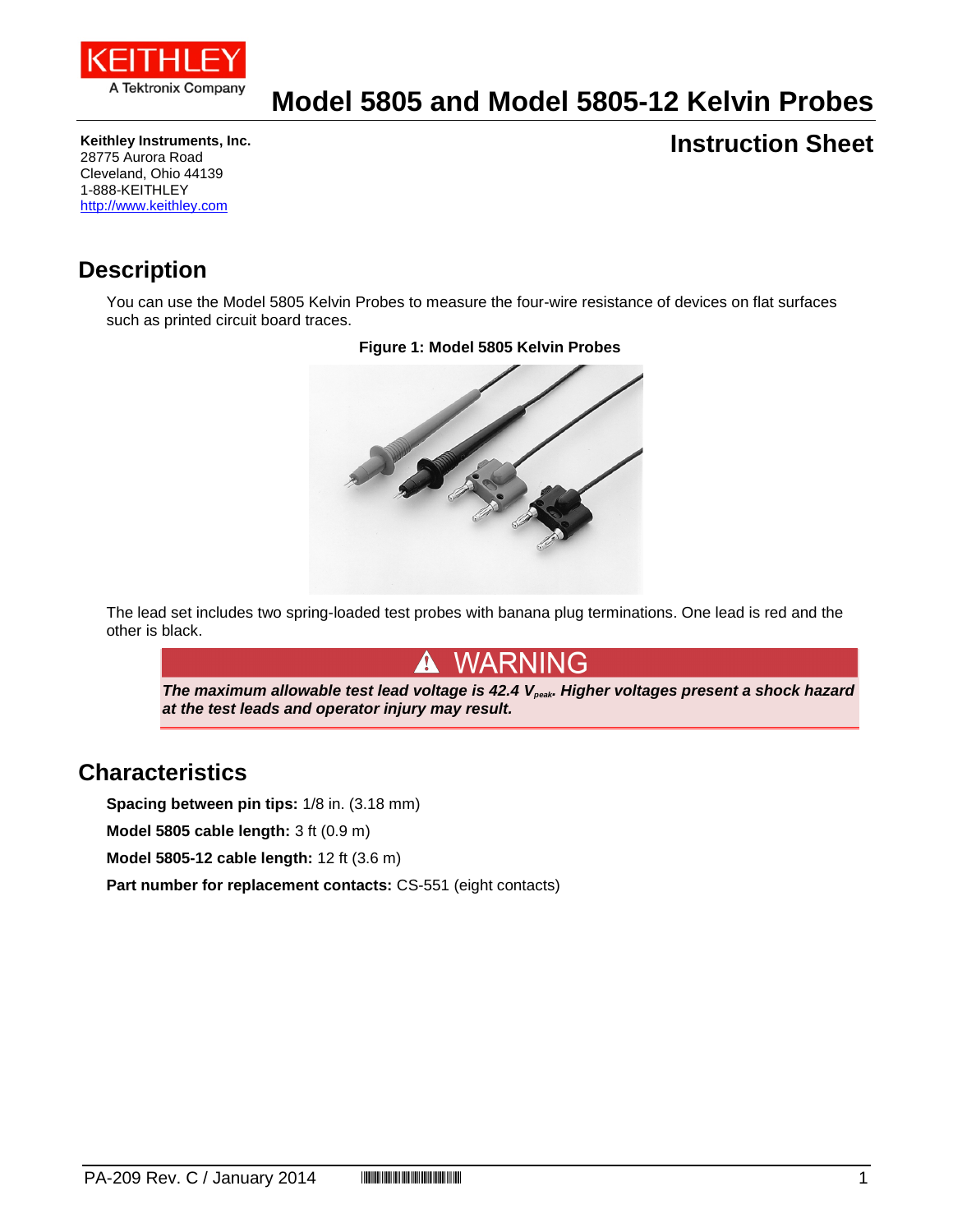## **Connection instructions**

CAUTION  $\sqrt{2}$ 

The Model 5805 and Model 5805-12 test probes have sharp tips. Use caution when handling these probes.

Proper connection of the test leads is important to making a good measurement. If test leads are connected improperly, they will give a zero resistance reading or an overload or overflow indication.

To connect the Model 5805 or Model 5805-12 lead set to an instrument:

- For dual banana plug connections, the tab side of the plug should face the input, force, or source terminal.
- Connect the red dual banana plug to input, source, or force HI and sense HI.
- Connect the black dual banana plug to input, source, or force LO and sense HI.
- The test leads supplied are marked to properly identify the SOURCE and SENSE connections when measuring an unknown. Model 5805 is marked with a tab on its probe that corresponds with the tab on its banana plug.
- The Model 5805 test leads measure the resistance between the Sense probes.

#### **Figure 2: Example Model 5805 test lead connections**

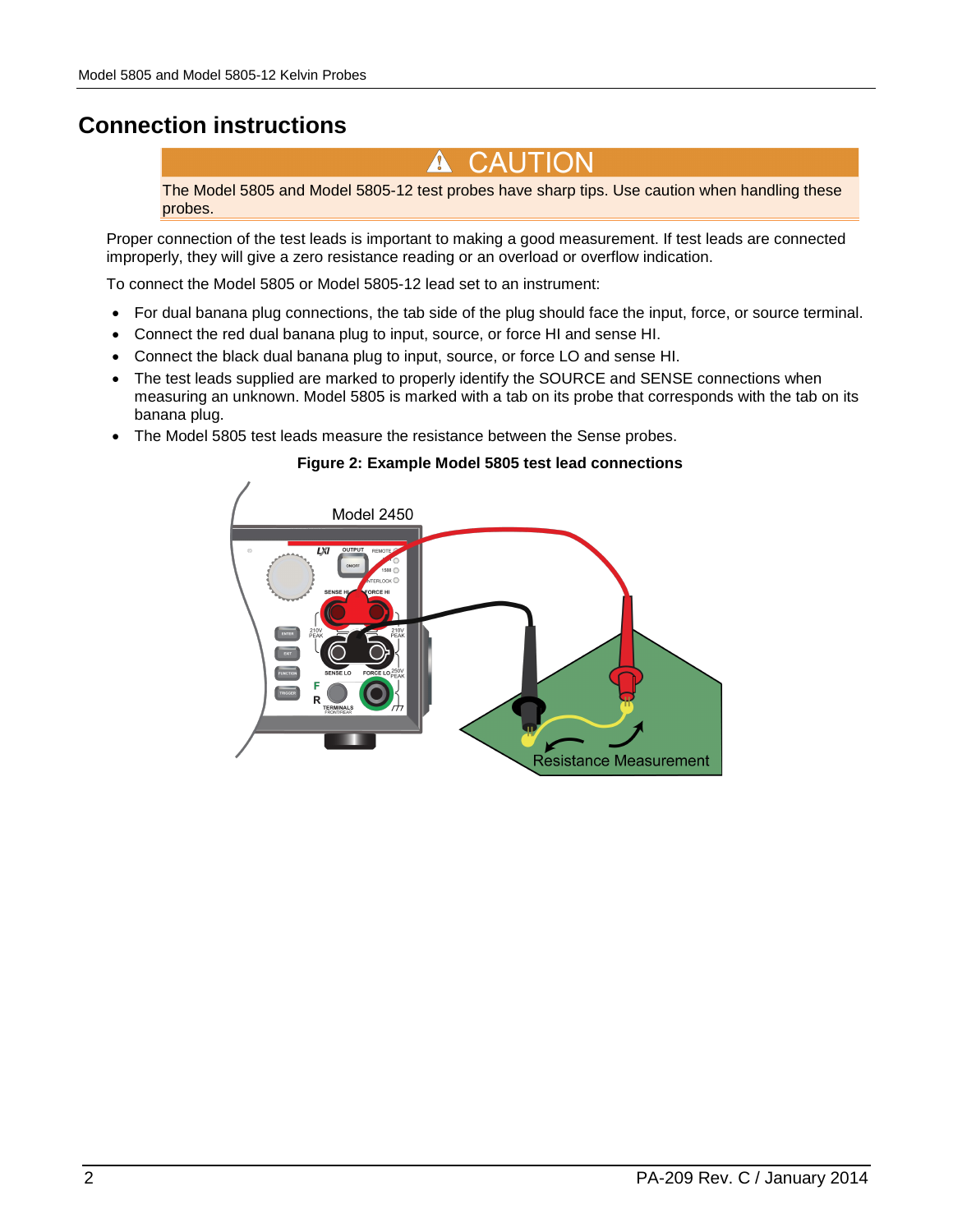# **Safety precautions**

The following safety precautions should be observed before using this product and any associated instrumentation. Although some instruments and accessories would normally be used with nonhazardous voltages, there are situations where hazardous conditions may be present.

This product is intended for use by qualified personnel who recognize shock hazards and are familiar with the safety precautions required to avoid possible injury. Read and follow all installation, operation, and maintenance information carefully before using the product. Refer to the user documentation for complete product specifications.

If the product is used in a manner not specified, the protection provided by the product warranty may be impaired.

The types of product users are:

**Responsible body** is the individual or group responsible for the use and maintenance of equipment, for ensuring that the equipment is operated within its specifications and operating limits, and for ensuring that operators are adequately trained.

**Operators** use the product for its intended function. They must be trained in electrical safety procedures and proper use of the instrument. They must be protected from electric shock and contact with hazardous live circuits.

**Maintenance personnel** perform routine procedures on the product to keep it operating properly, for example, setting the line voltage or replacing consumable materials. Maintenance procedures are described in the user documentation. The procedures explicitly state if the operator may perform them. Otherwise, they should be performed only by service personnel.

**Service personnel** are trained to work on live circuits, perform safe installations, and repair products. Only properly trained service personnel may perform installation and service procedures.

Keithley Instruments products are designed for use with electrical signals that are measurement, control, and data I/O connections, with low transient overvoltages, and must not be directly connected to mains voltage or to voltage sources with high transient overvoltages. Measurement Category II (as referenced in IEC 60664) connections require protection for high transient overvoltages often associated with local AC mains connections. Certain Keithley measuring instruments may be connected to mains. These instruments will be marked as category II or higher.

Unless explicitly allowed in the specifications, operating manual, and instrument labels, do not connect any instrument to mains.

Exercise extreme caution when a shock hazard is present. Lethal voltage may be present on cable connector jacks or test fixtures. The American National Standards Institute (ANSI) states that a shock hazard exists when voltage levels greater than 30 V RMS, 42.4 V peak, or 60 VDC are present. A good safety practice is to expect that hazardous voltage is present in any unknown circuit before measuring.

Operators of this product must be protected from electric shock at all times. The responsible body must ensure that operators are prevented access and/or insulated from every connection point. In some cases, connections must be exposed to potential human contact. Product operators in these circumstances must be trained to protect themselves from the risk of electric shock. If the circuit is capable of operating at or above 1000 V, no conductive part of the circuit may be exposed.

Do not connect switching cards directly to unlimited power circuits. They are intended to be used with impedance-limited sources. NEVER connect switching cards directly to AC mains. When connecting sources to switching cards, install protective devices to limit fault current and voltage to the card.

Before operating an instrument, ensure that the line cord is connected to a properly-grounded power receptacle. Inspect the connecting cables, test leads, and jumpers for possible wear, cracks, or breaks before each use.

When installing equipment where access to the main power cord is restricted, such as rack mounting, a separate main input power disconnect device must be provided in close proximity to the equipment and within easy reach of the operator.

For maximum safety, do not touch the product, test cables, or any other instruments while power is applied to the circuit under test. ALWAYS remove power from the entire test system and discharge any capacitors before: connecting or disconnecting cables or jumpers, installing or removing switching cards, or making internal changes, such as installing or removing jumpers.

Do not touch any object that could provide a current path to the common side of the circuit under test or power line (earth) ground. Always make measurements with dry hands while standing on a dry, insulated surface capable of withstanding the voltage being measured.

For safety, instruments and accessories must be used in accordance with the operating instructions. If the instruments or accessories are used in a manner not specified in the operating instructions, the protection provided by the equipment may be impaired.